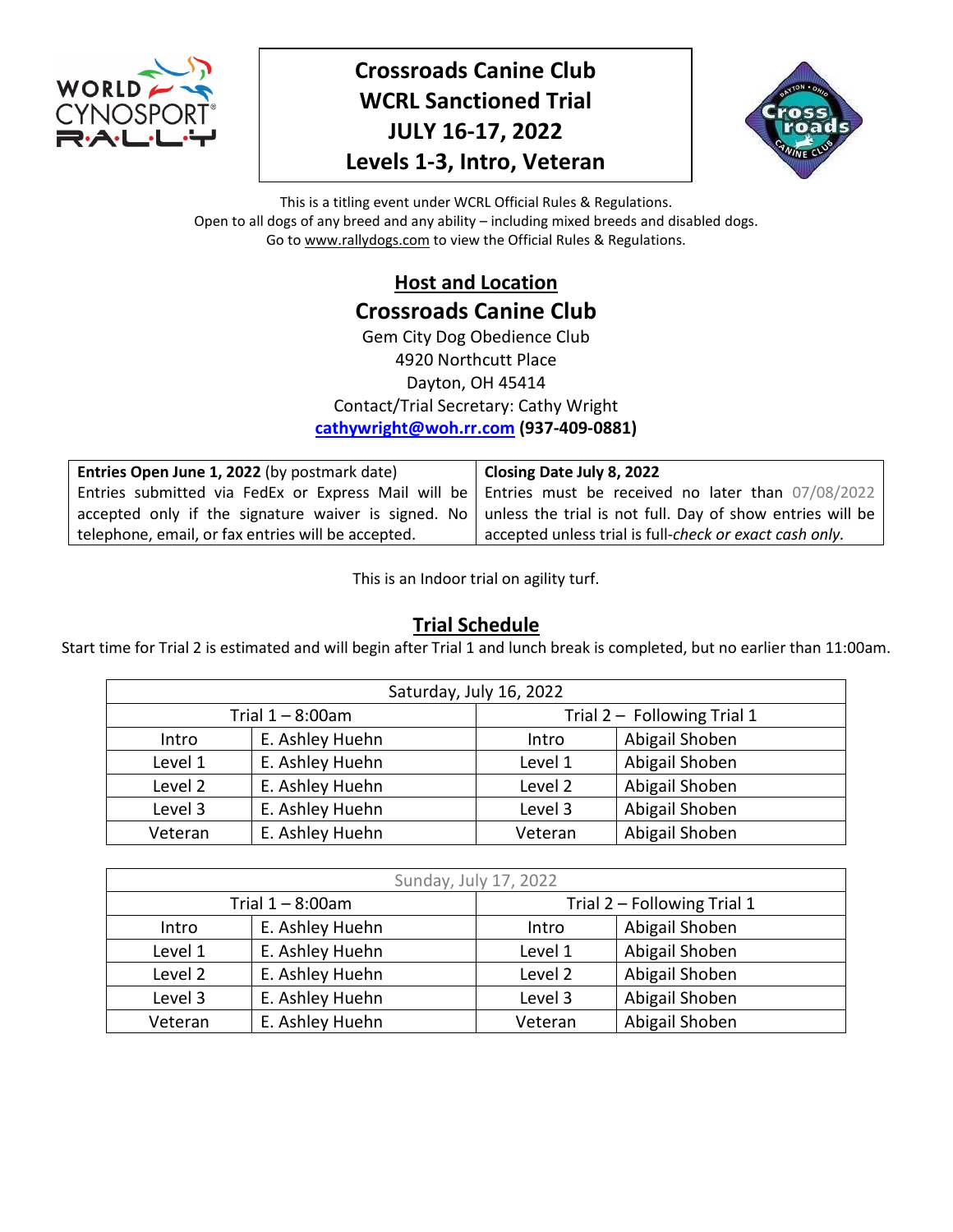

#### **Trial Committee**

Mary Beam, Trial Chair

[3smoothfoxterriers@gmail.com](mailto:3smoothfoxterriers@gmail.com)

Cathy Wright, Trial Secretary cathywright@woh.rr.com– (937) 409-0881

E. Ashley Huehn, Awards/Ribbons

huehn.erica@aol.com

### **Facility, Check-In, Crating, and Food**

Doors Open at 7:00 A.M. each day. Please do not arrive prior to this time. General briefing, Judge's briefing, and walkthroughs will begin at 7:45am each day. Indoor crating is available in a separate room from the ring. Please bring a mat to place under your crate.

Move-ups will be allowed between trials both in Level and in Class. Move-overs from A to B class are mandatory and will be made day-of-trial by Show Secretary.

NO FOOD WILL BE SERVED. You are welcome to bring your own food or use area fast food. A lunch break will follow Trial 1.

### **Awards**

Both "A" and "B" classes will receive placement ribbons and flat qualifying ribbons. Title, Level Champion and Combined Championship rosettes will also be provided. Decorative "Rally" cones will be provided for dogs earning combined titles.

### **Directions to the Show Site**

From I-75 North or South, take exit #58, Needmore Rd., and head west (I-75 south turn right; I-75 north turn left). Go 0.9 miles, turn left onto Northcutt Place. Go 0.2 mile and the building will be on the left, just prior to the apartments.

| <b>Accommodations</b>           |                                                           |  |  |  |
|---------------------------------|-----------------------------------------------------------|--|--|--|
| Red Lion Inn & Suites           | Drury Inn                                                 |  |  |  |
| 6960 Miller Lane                | 6616 Miller Lane                                          |  |  |  |
| Dayton, OH 45414                | Dayton, OH 45414                                          |  |  |  |
| 937-898-1120                    | 937-454-5200                                              |  |  |  |
| 2 dogs max/\$10/dog/nite        | 2 Pet Limit-total weight cannot exceed 80#; \$35/nite     |  |  |  |
| <b>Extended Stay of America</b> |                                                           |  |  |  |
| 6688 Miller Lane                | The listing of these lodging choices represents only that |  |  |  |
| Dayton, OH 45414                | pets are accepted.                                        |  |  |  |
| 937-898-9221                    |                                                           |  |  |  |
| 2 dog limit; \$25/dog/nite      |                                                           |  |  |  |
| Red Roof Inn                    | <b>Quality Inn</b>                                        |  |  |  |
| 7370 Miller Lane                | 7125 Miller Ln.                                           |  |  |  |
| Dayton OH 45414                 | Dayton ON45414                                            |  |  |  |
| 937-898-1054                    | 937-890-9995                                              |  |  |  |
| 2 dogs/room-stay free!          |                                                           |  |  |  |

All fees are non-refundable; exceptions made for dogs/handlers with Vet/physician note (and for Covid).

**24-Hour Veterinarian** MedVet Medical & Cancer Center for Pets 2714 Springboro West Rd Moraine, OH 45439 (937) 293-2714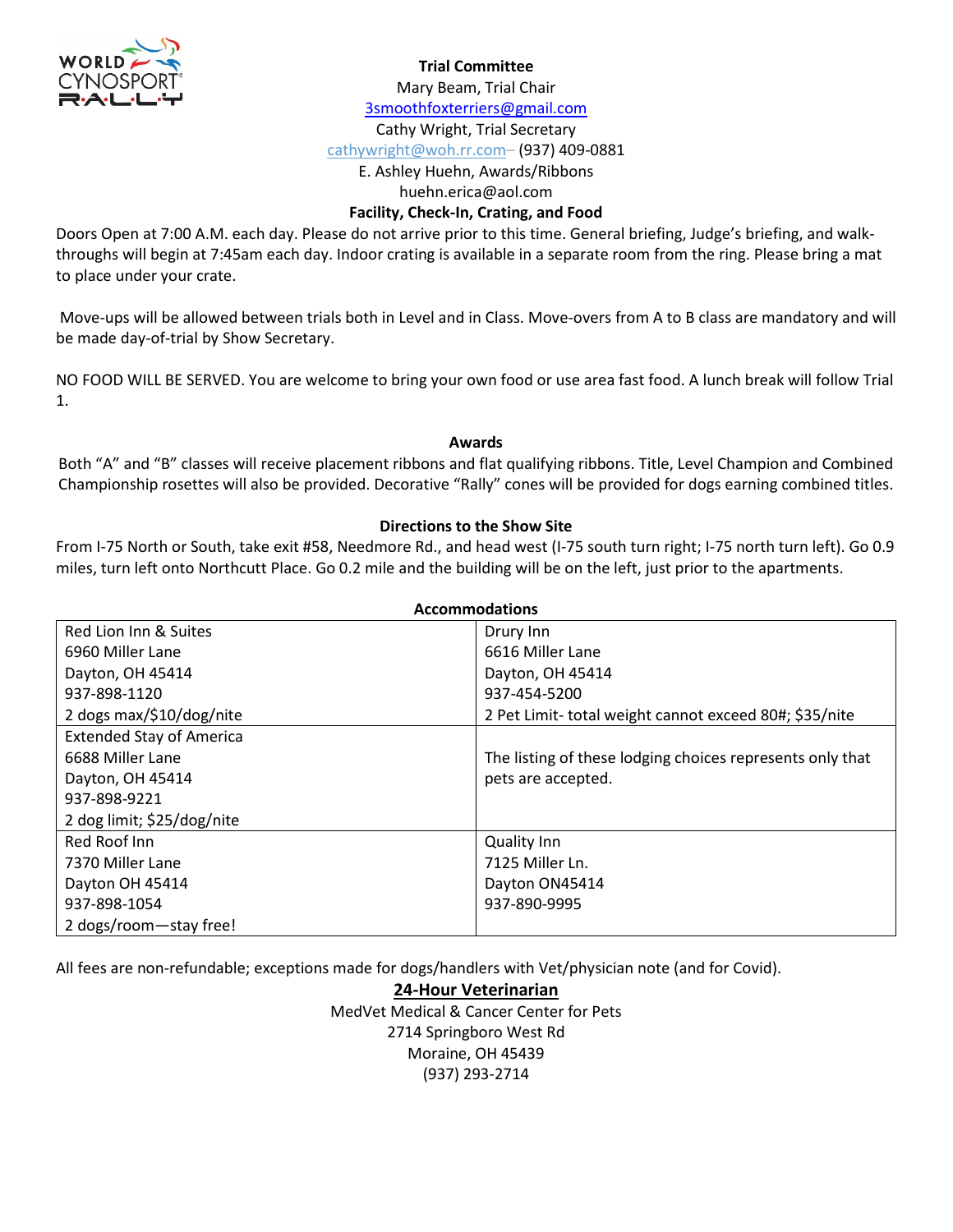### **Rally Class Description**

For a complete description of the Rally rules & regulations, rules of performance, scoring standards, explanation of exercises (including Primary and Secondary Elements), course design, etc., go to [www.rallydogs.com](http://www.rallydogs.com/) and click on Official Regulations. To learn more and get new ideas, you can join the "All Dogs" Rally chat list and talk to other World Cynosport Rally Limited enthusiasts by sending a message t[o RallyO-All-Dogs-subscribe@yahoogroups.com.](mailto:RallyO-All-Dogs-subscribe@yahoogroups.com)

You must be familiar with all the Rally exercise signs, as well as the Official Rules & Regulations prior to the event. Go to [www.rallydogs.com](http://www.rallydogs.com/) for an explanation of each of the exercise signs and have fun practicing them with your dog.

### **A and B Classes**

"A" classes are for dogs that have NOT earned the base level title for that level (i.e., RL1, RL2, RL3, RLV). "B" classes are for dogs that have completed that base level title for that level.

### **Intro Class**

Intro class is open to dogs 6 months or older, but dogs who have earned the RLI or RL1 or higher are not eligible for placement awards, if offered, in this class. There is no separation of Intro class into A and B classes. An Intro course has 10 exercise signs, including the bonus. Please see the Official Rules & Regulations for more details on Intro class, including when rewards may be given.

### **Veteran Class**

Veteran class is open to all dogs over the age of 8; dogs 50 pounds and less than 90 pounds may enter Veteran at age 7 years, and dogs 90 pounds or more may enter at age 6 years. A Veteran course will consist of 12-13 exercise signs from any level, including a Bonus exercise from the Level 3 Bonus Exercises. In Veteran class, one Additional Cue per exercise may be given without penalty. Please see the Official Rules & Regulations for more details.

### **Food and Touch Rewards**

Rewards of food and touch may be given in all classes following the conclusion of any stationary exercise, except when performing shared stations, in which the reward may only be given at the conclusion of the final stationary exercise of a shared station. Handler's delivery of the reward must be completed before the team moves forward on the course to the next exercise. Use of the reward to induce a desired behavior is considered luring and is prohibited. Rewards may be given in the ring before beginning and after completion of the course performance. A handler shall not otherwise feed or touch their dog during the course performance. Please see the Official Rules & Regulations for more details on the rules for rewards.

### **Bonus Exercise**

A Bonus is an exercise through which additional points may be earned. A bonus exercise is offered on all courses in the regular classes, and it shall be clearly marked with a "Bonus" placard. The bonus exercise shall be in course sequence, at judge's discretion, and shall be performed in the normal flow of the timed course at handler's option.

The following rules shall apply for all bonus exercises, whether the bonus exercise has one or two signs: If the bonus exercise is attempted, 10 bonus points are awarded, with point deductions assessed for incorrect performance of the exercise; point deductions on the bonus shall not exceed 10 points. The bonus exercise may be retried one time. If the bonus exercise results in a change of direction, the handler shall perform an additional basic turn as needed following the bonus in order to continue to the next station. If the team opts to bypass the bonus, the team shall heel by the bonus station to the next station; there is no penalty for bypassing the bonus.

Please see the Official Rules & Regulations for details on the bonus exercise, including the list of exercises from which the bonus is selected for each class.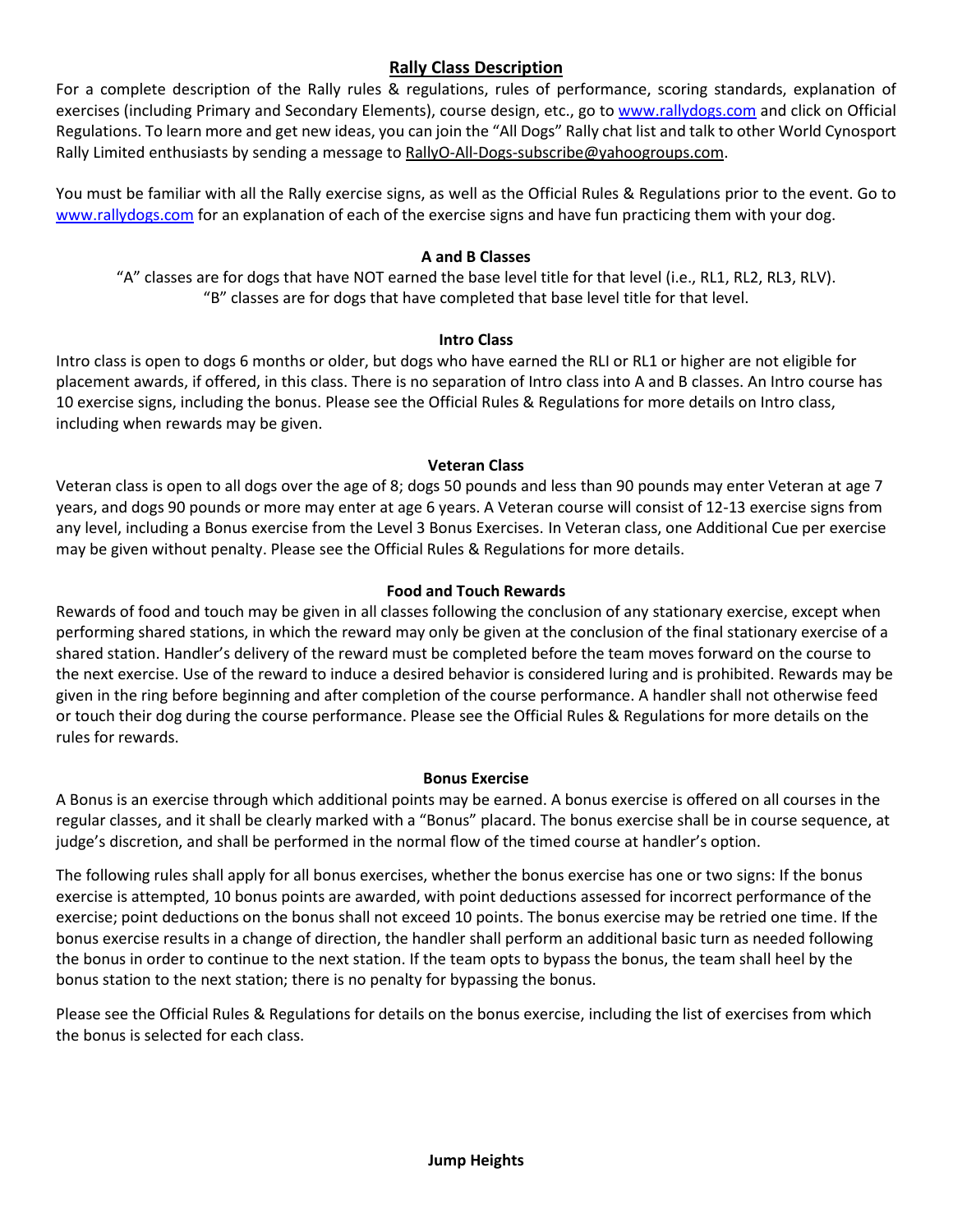Dogs are not required to be measured the day of the trial or prior to judging. However, judges have the option to measure any dog prior to his/her performance if the dog appears to be entered in a group lower than might be indicated by his/her registered shoulder height. Jump heights may also be modified or the jump exercise excused entirely based on physical challenges (e.g. age, disability such as blindness, or use of a mobility device) that a particular dog may face.

The following table shows the recommended and minimum allowable jump heights based upon the dog's height at the withers. The selected jump height shall be indicated on the Entry Form. The "minimum allowable jump height" for each height category is the minimum height permitted without a Request for Modification being made. A handler may select a higher height at their sole discretion, but must have designated the height on the entry form.

| <b>Height at Withers</b> | Minimum Allowable Jump Height | <b>Recommended Jump Height</b> |
|--------------------------|-------------------------------|--------------------------------|
| 12" or less              |                               |                                |
| 16" or less              |                               | $^{\rm o}$                     |
| 20" or less              | ດ"                            | 12''                           |
| Over 20"                 | 12 $^{\prime\prime}$          | 16''                           |
|                          |                               |                                |

# **Time Standards:**

Each course in all classes has a Maximum Course Time or "MCT". Should this limitation be reached, the course performance is "over" and the team's score will be marked zero.

The following table sets forth the MCT for each class:

| Intro      | Level 1                   | Level 2        | Level 3      | Veteran        |
|------------|---------------------------|----------------|--------------|----------------|
|            | 3:00.00 min. 3:00.00 min. | $3:30.00$ min. | 4:00.00 min. | $4:00.00$ min. |
| $180$ sec. | 180 sec.                  | 210 sec.       | 240 sec.     | 240 sec.       |

# **COVID PROTOCOLS:**

- 1. No food will be served; handlers may bring their own lunch or use the area fast food establishments. There is plenty of room to socially distance.
- 2. If Covid guidelines and/or Regulations change at the State, County or Host Club level before the Trial, every attempt will be made to notify handlers via the Group Trial email, as well as listing changes on the Crossroad Canines Club website.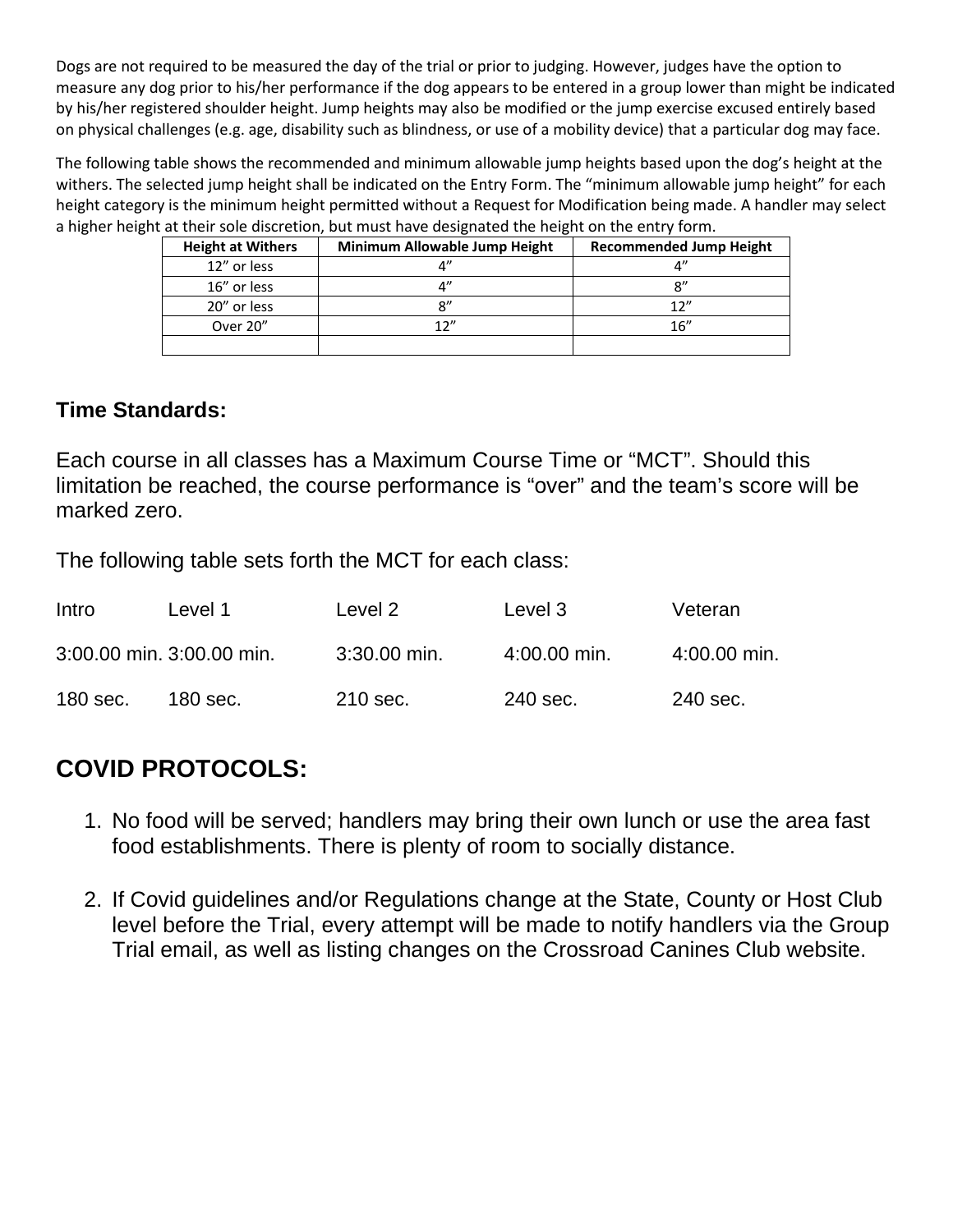# **Notice to Handlers**



Handlers, through submission of entry, acknowledge that they are knowledgeable of WCRL Official Rules & Regulations (see [www.rallydogs.com\)](http://www.rallydogs.com/), including but not limited to the following rules regarding entry:

- This trial is open to a dog at least six months of age, including purebred and non-purebred, except bitches in season (unless specifically allowed by trial host by announcement in this premium) or dogs with disabilities, injuries, or illnesses which may cause the dog pain or great discomfort, or dogs exhibiting signs of aggression that threaten the safety of other dogs or humans.
- All dogs shall be shown in a flat buckle or snap collar, plain harness, or properly fitted limited slip (Martingale) collar. No choke collars, prong collars, shock collars, slip collars, one-piece collar/leash (e.g., Martingale leash) or slip leashes, all metal leashes or collars, no-pull harnesses, or head collars are allowed.
- All dogs must be registered with World Cynosport Rally Limited or United States Dog Agility Association, Inc. on the day of competition. See [www.rallydogs.com](http://www.rallydogs.com/) to register online, or complete the "Dog and Junior Handler Registration" form included in this premium list and submit it to the WCRL office as indicated at the bottom of the form.
- Safety shall always be of foremost consideration in actions and conduct by handlers at all times. Handlers, through entry at this event, accept full responsibility for themselves and the actions of their dogs.
- The organizing committee may refuse any entry for any reason.
- THERE SHALL BE NO REFUND for entries withdrawn after the closing date or in the event a dog and/or handler are dismissed from competition, regardless of reason for such dismissal. A dog or handler who suffers an injury and/or illness or bitches that come into season after the closing date may be eligible for a 50% refund of their total entry fee. Written request for refund must be made to the Trial Secretary BEFORE the end of the event. Please provide documentation from your veterinarian/physician. There will be no refunds if the trial has to be cancelled for any reason.
- Returned checks do not constitute a valid entry. There will be a **\$35.00** service charge for returned checks. Payment of entry fees and service charges shall be made in cash or money order within 30 days of postmark of notice of returned check where notification is received after event date. Any unpaid fees or shortfalls must be paid prior to the start of the event or entry is cancelled without recourse by owner/handler.
- No entry fees will be refunded if the trial cannot open or be completed by reason of riots, civil disturbances, fire, Act of God, public emergency, act of a public enemy, strike, or any other cause beyond the control of the organizers.
- All handlers through entry at this event grant to World Cynosport Rally Limited, their representatives, agents, and assigns, all rights and permissions to use or appropriate my and the dog's name, biography, likeness, photograph, voice, performing persona, or other indicia or identity for broadcast, telecast, cablecast, transmission, or distribution in any format or media now known or hereafter to become known and waive any and all rights relative thereto.
- All handlers through entry at this event grant to World Cynosport Rally Limited, their representatives, agents, and assigns, hereby release WCRL, the hosting club, their representatives, agents, and assigns from any claim or cause of action for invasion of the rights of privacy, right of personality, or any similar right.
- Handlers shall have the right to videotape portions of this event for their personal use only. No portion of this event may be videotaped for commercial or other purposes without the express written consent of World Cynosport Rally Limited.
- Upon successful completion of a Stationary exercise, the owner may choose to briefly pet or touch the dog as a reward. The owner may also choose to give the dog food as a reward. Food may NOT be used as a lure to help the dog complete an exercise. Food rewards must be contained in pockets and only be present in the owner's hand at the completion of any Stationary exercise. Any petting, touching, or feeding that significantly interrupts the flow of performance shall be scored accordingly. Rewards may be given in the ring before beginning and after completion of the course performance. See the Official Rules & Regulations for more details, including rewarding in Shared Stations.
- Dogs must remain under control at all times whether on or off leash while on trial site grounds. Day kenneling only is permitted.
- Please pick up after your dog and yourself.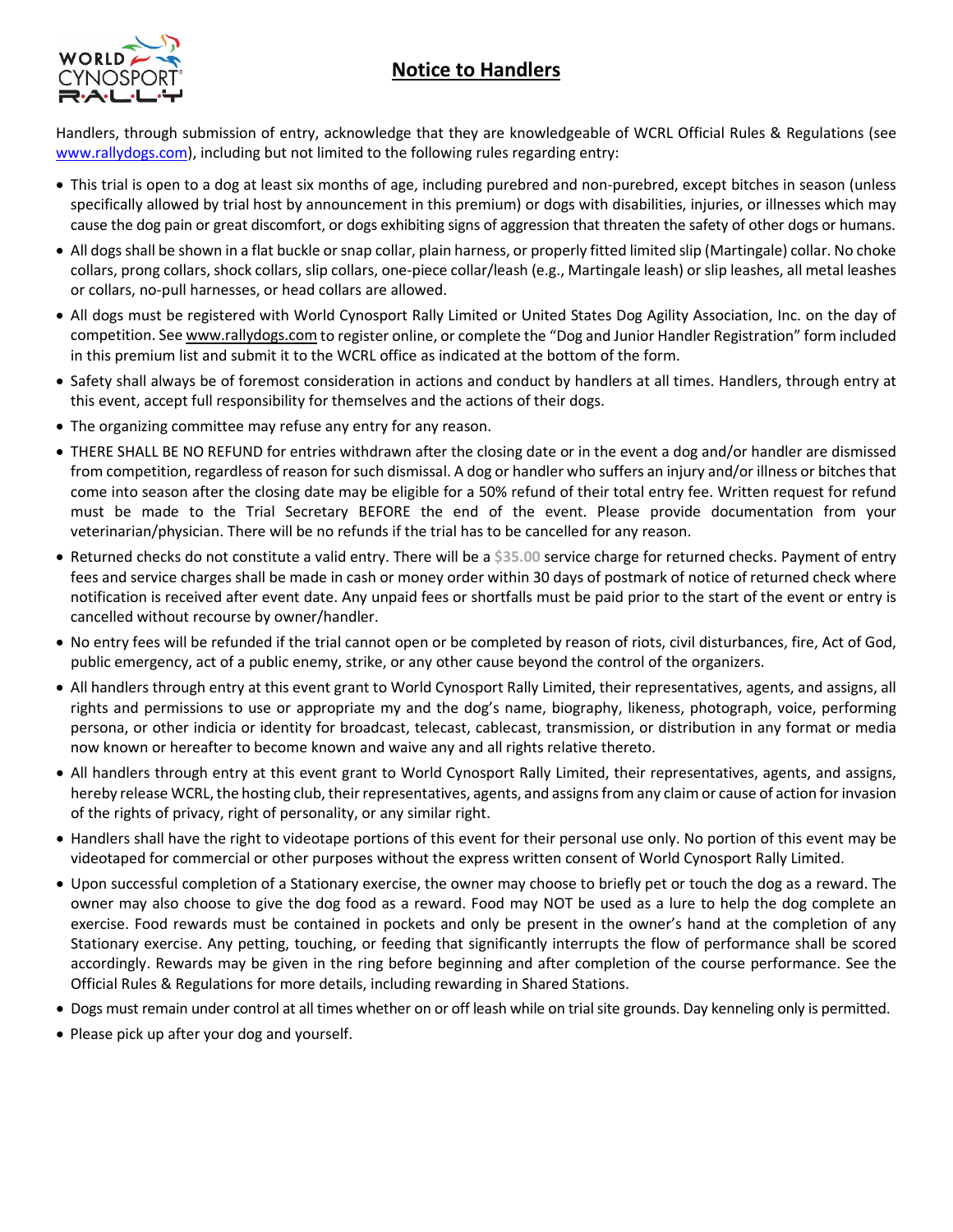## **WCRL Official Entry Form**

## **Crossroads Canine Club – Dayton, OH**

### **Event Date: 07/16-17/2022● Entries Close: 07/08/2022, unless trial does not fill**

Return with payment to: Cathy Wright, Trial Secretary

### 355 Duke Court, Troy, Ohio 45373

Entry forms are per team; please submit a full 2-page entry for each team to be entered.

### **Dog Information**

| Call Name:                                                                                                                                | Height at withers:   | WCRL # or USDAA # (do not include R/A) |                |     |     |
|-------------------------------------------------------------------------------------------------------------------------------------------|----------------------|----------------------------------------|----------------|-----|-----|
|                                                                                                                                           |                      |                                        |                |     |     |
| Breed:                                                                                                                                    | Dog's Date of Birth: | Circle Jump Height (Levels 2 & 3 only) |                |     |     |
|                                                                                                                                           |                      | $\mathbf{A}^{\prime\prime}$            | $\mathbf{x}''$ | 12" | 16" |
| *To register, go to www.rallydogs.com or use the Dog Registration Form in this premium. For dogs with both a WCRL and USDAA number, enter |                      |                                        |                |     |     |
| the WCRL number.                                                                                                                          |                      |                                        |                |     |     |

### **Owner/Handler Information**

| Owner's Name: |          |         | Handler's Name:                                               |  |
|---------------|----------|---------|---------------------------------------------------------------|--|
|               |          |         | (if different from Owner; must be an immediate family member) |  |
| Address:      |          | City:   | Zip:<br>State:                                                |  |
| Phone Day:    | Evening: | E-Mail: |                                                               |  |

Entries are accepted on a first-come-first-served basis. E-mail confirmations will be sent out as soon as your entry has been received. Please include a valid E-mail address, or self-addressed postcard. Entries received after closing date will be accepted only if limits have not been reached.

### **Trial Entry Information**

Please indicate "A" (titling) or "B" (championship) for each class you would like to enter.

| Saturday, July 16, 2022 |        |         |                       |  |
|-------------------------|--------|---------|-----------------------|--|
| Trial 1                 |        | Trial 2 |                       |  |
| Level 1                 | A or B | Level 1 | A or B                |  |
| Level 2                 | A or B | Level 2 | A or B                |  |
| Level 3                 | A or B | Level 3 | - B<br><b>or</b><br>А |  |
| Veteran                 | A or B | Veteran | - B<br>A<br>or        |  |
| Intro*                  | Yes    | Intro*  | Yes                   |  |

| <b>Sunday, July 17, 2022</b> |             |         |                |
|------------------------------|-------------|---------|----------------|
| Trial 1                      |             | Trial 2 |                |
| Level 1                      | A or B      | Level 1 | - B<br>A or    |
| Level 2                      | A or B      | Level 2 | - B<br>A or    |
| Level 3                      | A or B      | Level 3 | - B<br>or<br>А |
| Veteran                      | - B<br>A or | Veteran | - B<br>A or    |
| Intro*                       | Yes         | Intro*  | Yes            |

\*If entering Intro: a) Has the Intro title been earned? Yes No b) Indicate highest title earned: \_\_\_\_\_\_\_\_\_\_

**Entry Fees**

| Total Number of <b>Intro</b> Classes Entered:                                                                            | <b>Entry Fees</b> |
|--------------------------------------------------------------------------------------------------------------------------|-------------------|
| Total Number of Classes Entered (Excluding Intro):                                                                       | Submitted         |
| Intro Runs Only: \$11/run:                                                                                               |                   |
| \$23 for just 1 run, \$21 per run for 2-4 runs, \$19 per run for 5-10 runs, \$16 per run for 11+ runs, all per $\vert$ S |                   |
| household:                                                                                                               |                   |
| Day of show: \$25/run (regardless of level):                                                                             |                   |
| Make checks payable to Crossroads Canine Club/CCC                                                                        |                   |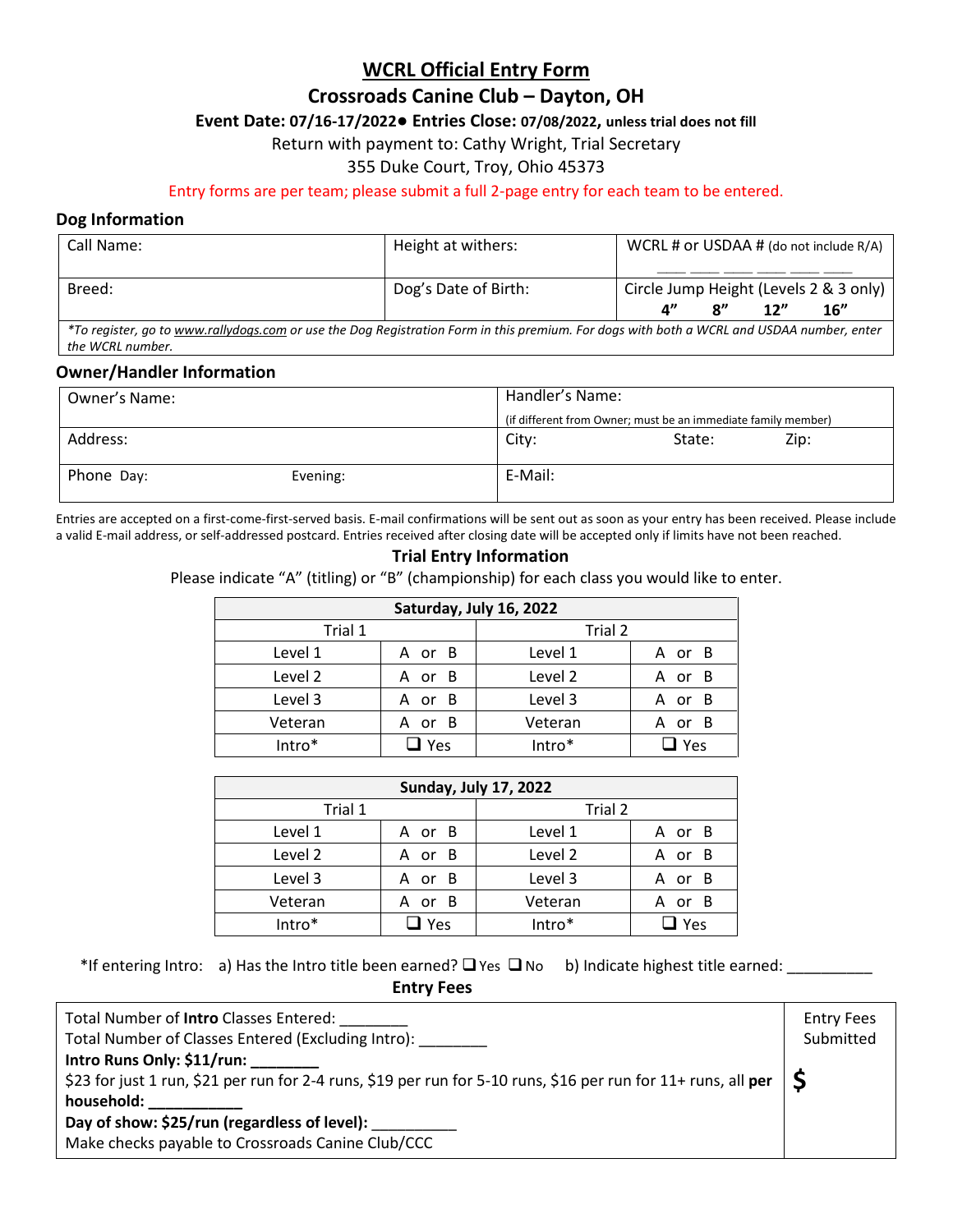

### **New Title Information**

Please indicate the appropriate title(s) you anticipate earning at this trial.

*\*If not marked, title awards may need to be mailed following the conclusion of the trial*

| RL3X<br>RL <sub>2</sub> X<br><b>RLVX</b><br><b>ARCHEX</b><br><b>ARCHX</b><br>RL1<br>RL1X<br>ARCH<br>RL <sub>2</sub><br><b>RL</b><br>כום<br>RI V<br>KL.<br>КL. | <b>ARCHMX</b> |
|---------------------------------------------------------------------------------------------------------------------------------------------------------------|---------------|
|---------------------------------------------------------------------------------------------------------------------------------------------------------------|---------------|

### **GENERAL AGREEMENT**

I (we) agree that Crossroads Canine Club has the right to refuse this entry for any cause, which the organizing committee alone shall deem to be sufficient. In consideration of the acceptance of this entry, of the holding of the event, and of the opportunity to have the dog participate and/or to be judged, I (we) agree to hold the organizing committee, the hosting club, World Cynosport Rally Limited, including their members, officers, directors, agents and employees, sponsors of the event, and owners of the premises upon which the event is held and their employees, harmless from any claim for loss or injury that may be alleged to have been caused directly or indirectly to any person or thing by the act of this dog while in or upon the event premises or grounds or near any entrance thereto, and I (we) personally assume all responsibility and liability for any such claim. I (we) further agree to hold the aforementioned parties harmless from any claim for loss of this dog by disappearance, theft, death or otherwise, and from any claim for damage or injury to the dog, whether such loss, disappearance, appearance, theft, damage, or injury be caused or alleged to be caused by the negligence of the parties aforementioned, or by the negligence of any other person, or any other cause or causes. I (we) hereby assume the sole responsibility for and agree to indemnify and save the aforementioned parties harmless from any and all loss and expense (including legal fees) by reason of the liability imposed by law upon any of the aforementioned parties for damage because of bodily injuries, including death resulting at any time there from, sustained by any person or persons, including myself (ourselves), or on account of damage to property arising out of or in consequence of my (our) participation in this event, howsoever such injuries, death, or damage to property may be caused, and whether or not the same may have been caused or may have been alleged to have been caused by negligence of the aforementioned parties or any of their employees or agents or any other persons.

I (we) further acknowledge that I (we) have read, understand, and will abide by the Official Rally Rules and Regulations of World Cynosport Rally Limited and the provisions for entry as set forth in the Rally Test Schedule of which this entry form is a part. I (we) acknowledge and represent that the information supplied by me (us) herein is correct to the best of my (our) knowledge; if any portion of this information is found to be invalid or insufficient to establish the validity of my (our) entry, such finding shall render my (our) entry invalid in its entirety, for which there shall be no refund of fees paid. Further, I (we) represent that I am (we are) the owner(s) of the dog listed hereon, or that I (we) am are a family member of the dog's owner as stated and allowed in the WCRL Rules & Regulations, and that I (we) shall hold the hosting club and WCRL, including their officers, directors, employees and agents and their sponsors, harmless from any liability or claim made by dog's owner.

Further, I (we) hereby grant to World Cynosport Rally Limited, Host/Club Name, their representatives, agents, and assigns, all rights and permissions to use or appropriate my and the dog's name, biography, likeness, photograph, voice, performing persona, or other indicia or identity for broadcast, telecast, cablecast, transmission, or distribution in any format or media now known or hereafter to become known. I (we) hereby release WCRL, the hosting club, their representatives, agents, and assigns from any claim or cause of action for invasion of the rights of privacy, right of personality, or any similar right.

| Signature:                                                        | Date: |
|-------------------------------------------------------------------|-------|
| ↓ Parent or Legal Guardian signature for junior or minor entries: |       |
| Signature:                                                        | Date: |
|                                                                   |       |

This signed and dated Agreement must accompany your entry form. Entries must also be received with correct fees by the closing date at the address provided. Entries will be accepted by overnight mail only if the signature requirement has been waived.